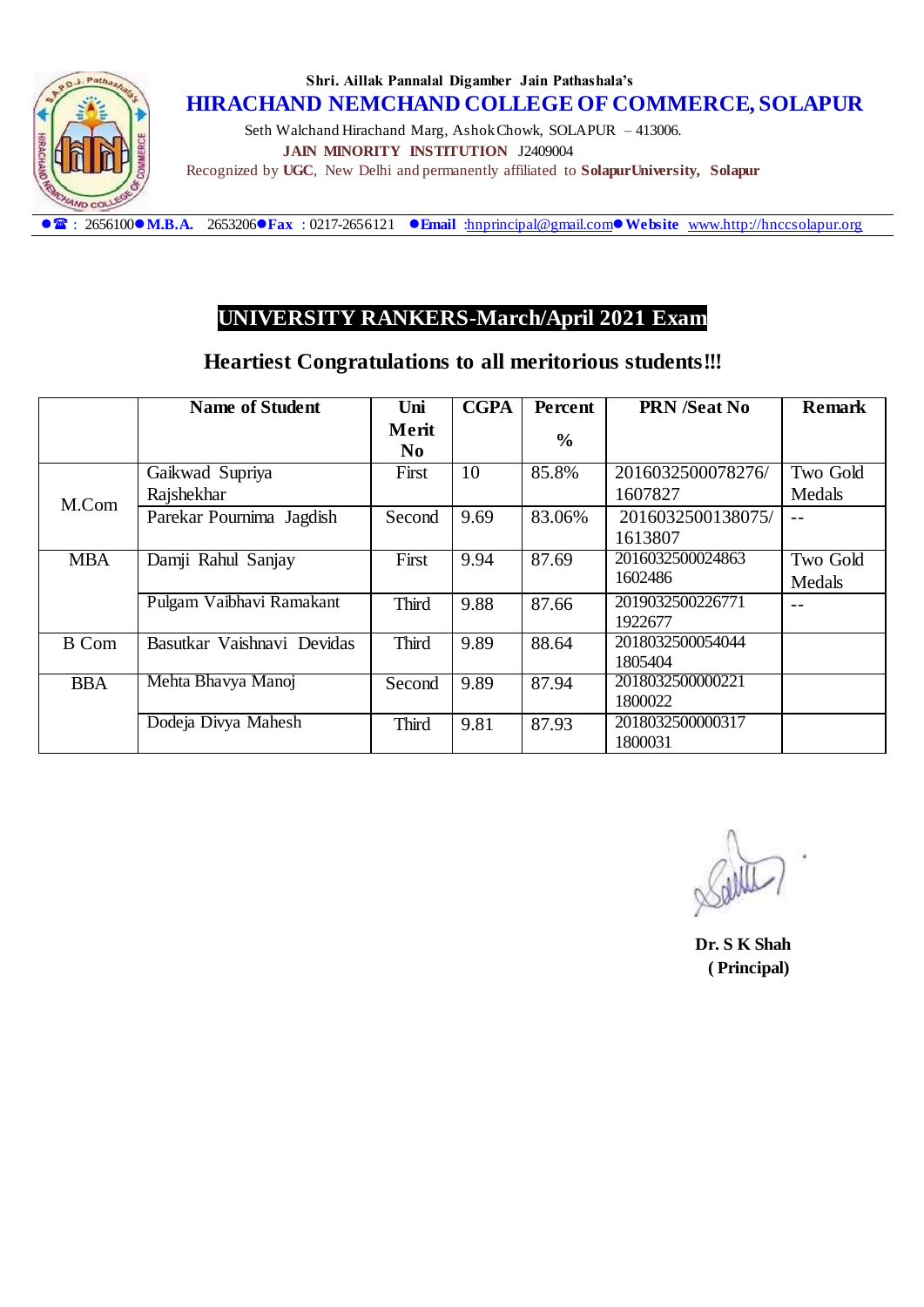

: 2656100**M.B.A.** 2653206**Fax** : 0217-2656121 **Email** [:hnprincipal@gmail.com](mailto:hnprincipal@gmail.com)**Website** [www.http://hnccsolapur.org](http://www.http/hnccsolapur.org)

| Class $\&$        |     | <b>Grade O</b> | Grade | Grade | Grade            | Grade     | Grade        | Grade       | Fail/ATKT      | <b>Total</b> | <b>Passing</b> |
|-------------------|-----|----------------|-------|-------|------------------|-----------|--------------|-------------|----------------|--------------|----------------|
| <b>Students</b>   |     |                | $A+$  | A     | $B+$             | B         | $C+$         | $\mathbf C$ | /Others        | Pass         | $\frac{6}{9}$  |
| Appeared          |     |                |       |       |                  |           |              |             |                |              |                |
| <b>CBCS</b> Range |     | $80 - 100$     | 70-79 | 60-69 | 55-59            | 50-54     | 45-49        | 40-44       |                |              |                |
| <b>B</b> Com I    | 478 | <b>250</b>     | 205   | 17    | $\bf{00}$        | 00        | 01           | 00          | 00             | 473          | 98.95          |
| <b>B</b> Com II   | 471 | 400            | 42    | 9     | $\overline{2}$   | $\bf{00}$ | $\bf{00}$    | $\bf{00}$   | 18             | 453          | 96.17          |
| <b>B</b> Com III  | 353 | 20             | 219   | 103   | 02               | 02        | 01           | <b>Nil</b>  | 06             | 347          | 98.30          |
| M.Com I           | 172 | 137            | 031   | 001   | $\bf{00}$        | $\bf{00}$ | $\bf{00}$    | $\bf{00}$   | 0 <sub>3</sub> | 169          | 98.26          |
| M Com II          | 156 | 7              | 130   | 8     | $\boldsymbol{0}$ | $\bf{0}$  | $\mathbf{0}$ | $\bf{0}$    | 11             | 145          | 92.9           |

#### **RESULT ANALYSIS: B.Com & M Com (March/April 2021)**



 **Coordinator, Dr S K Shah**

 **Result Analysis Committee Principal** *Principal**Principal**Principal*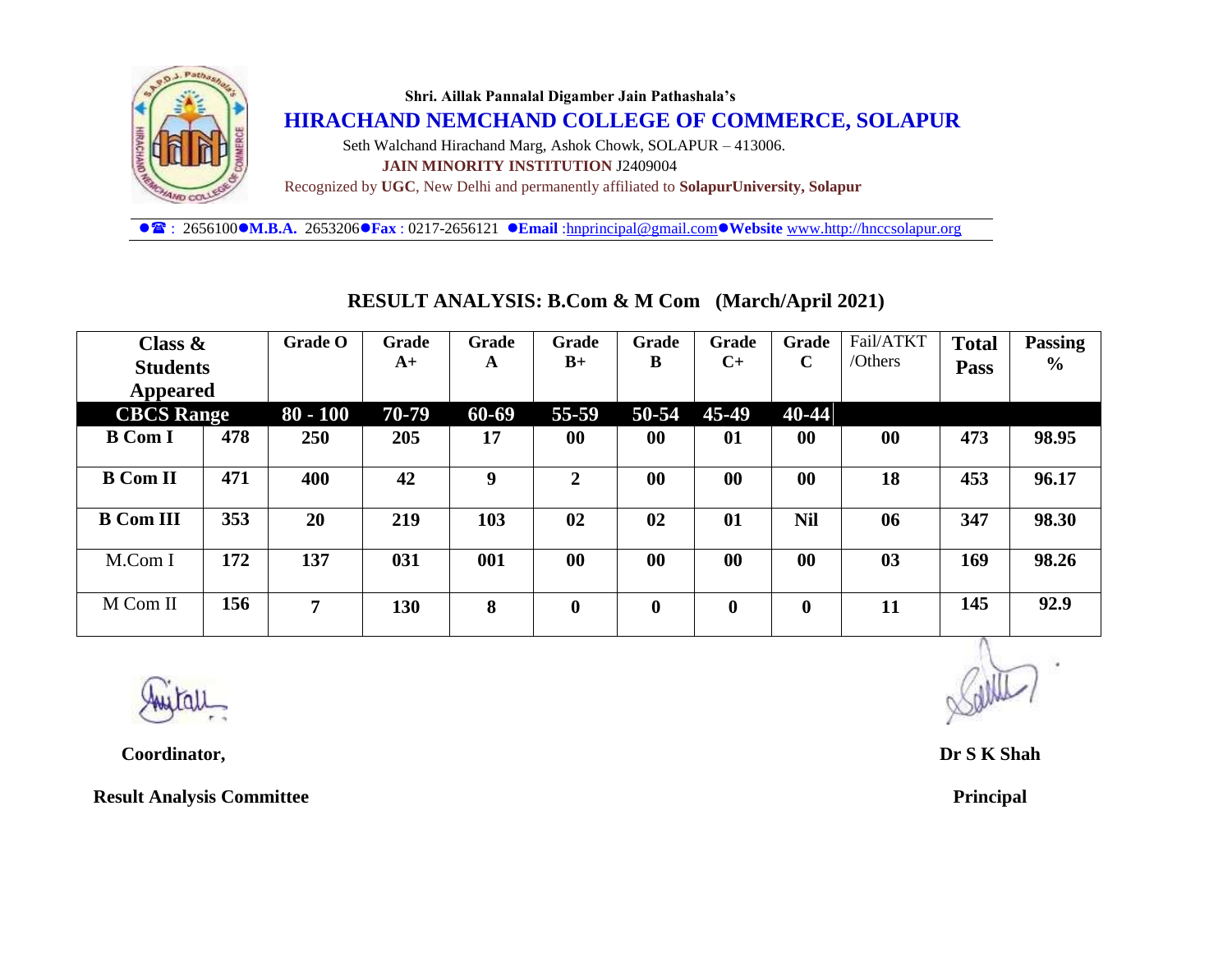

Recognized by **UGC**, New Delhi and permanently affiliated to **SolapurUniversity, Solapur**

: 2656100**M.B.A.** 2653206**Fax** : 0217-2656121 **Email** [:hnprincipal@gmail.com](mailto:hnprincipal@gmail.com)**Website** [www.http://hnccsolapur.org](http://www.http/hnccsolapur.org)

## **Meritorious Students: College/ University Rank Holders- March-2021 B Com**

| Sr.No. | <b>Name of the Students</b> | College-<br><b>Rank</b> | Percentage | <b>Uni Rank</b> |
|--------|-----------------------------|-------------------------|------------|-----------------|
|        | Basutkar Vaishnavi Devidas  |                         | 88.64%     | III             |
| 2.     | KumbharShrutika Shriniyas   | 2                       | 88.56%     |                 |
| 3.     | RatnaparkhiGouri Satish     | 3                       | 86.64%     |                 |
| 4.     | Bhosale Aishwarya Kiran     | 4                       | 85.14%     |                 |
| 5.     | BodyalAmisha Balaji         | 5                       | 83.47%     |                 |
| 6.     | Shavantul Pooja Pandurang   | 6                       | 83.05%     |                 |
| 7.     | Pawar Nandini Satish        | 7                       | 83%        |                 |
| 8.     | Kabra Girija Ramnivas       | 8                       | 82.58%     |                 |
| 9.     | Mhetraskar Ashita Arvind    | 9                       | 82.31%     |                 |
| 10.    | Dandi Vaishnavi Satish      | 10                      | 82.14%     |                 |

#### **M Com**

| Sr.No.         | <b>Name of the Students</b>      | <b>College</b> | Percentage | <b>University</b> |
|----------------|----------------------------------|----------------|------------|-------------------|
|                |                                  | Rank           |            | Rank              |
| 1              | Gaikwad Supriya Rakshekhar       |                | 85.38      | 1                 |
| $\overline{2}$ | Parekar Pournima Jagdish         | 2              | 83.06      | П                 |
| 3              | Tiwari Goutami Girish            | 3              | 82.94      |                   |
| $\overline{A}$ | Kantali Kirankumar Govind        | 4              | 82.38      |                   |
| 5              | Jawalkar Prajkta Sambhaji        | 5              | 81.5       |                   |
| 6              | <b>Fyage Siddheshwar Somnath</b> | 6              | 81.13      |                   |
| 7              | Sirsal Suvarna Raju              | 7              | 80.81      |                   |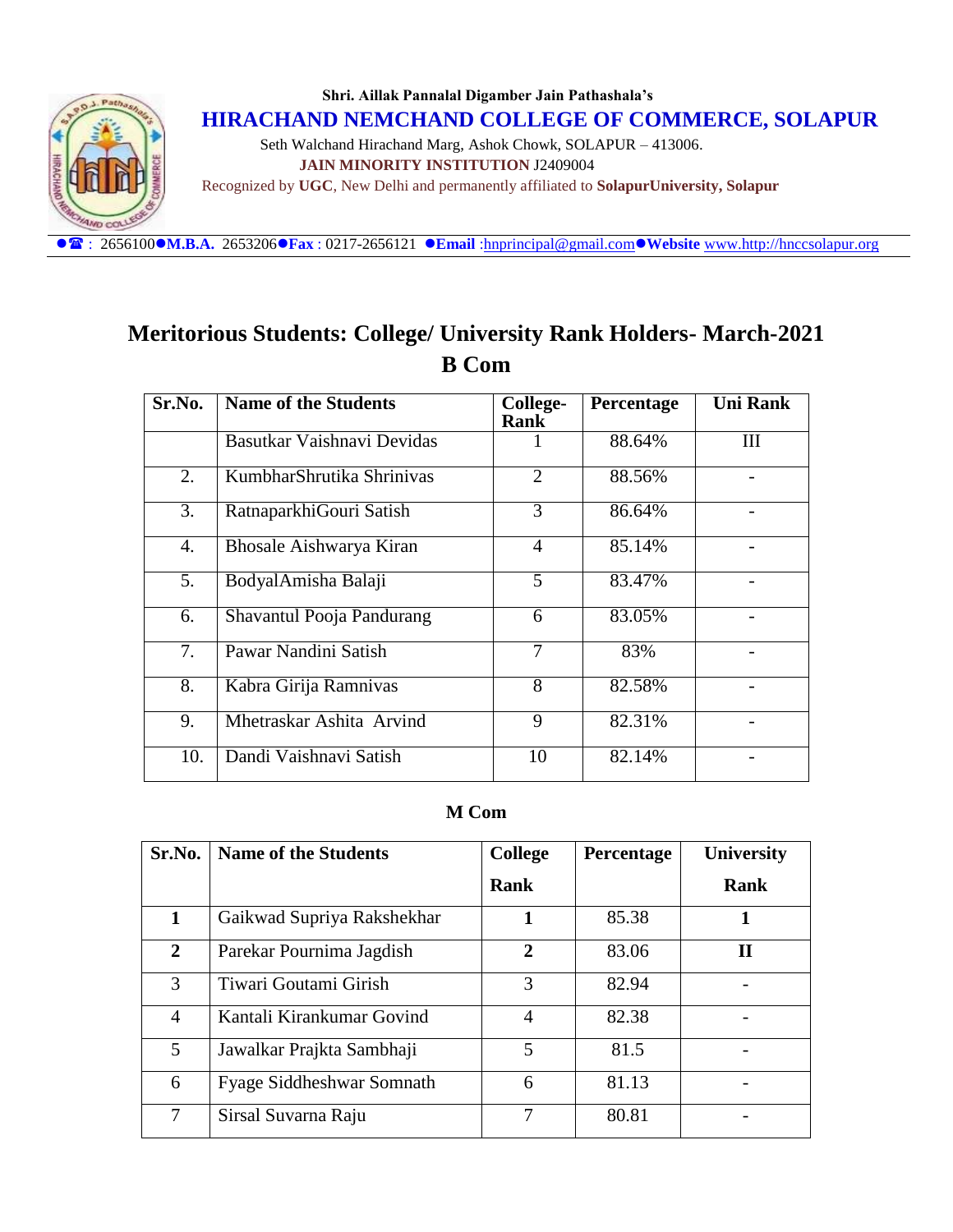# **Meritorious Students: CollegeRank Holders- March-2021**

| <b>Sr No</b> | <b>Name of the Students</b>      | <b>College Rank</b> | <b>Percentage</b><br>(%) |
|--------------|----------------------------------|---------------------|--------------------------|
| 1)           | Kotmire Abhay Prashant           |                     | 92%                      |
| 2)           | Agawane Vikas Prabhakar          | $\overline{2}$      | 91.17%                   |
| 3)           | Ankam Akash Santosh              | 3                   | 90.33%                   |
| 4)           | Dikonda Gautam Balaji            | $\overline{4}$      | 90.17%                   |
| 5)           | Kurapati Rushikesh Devidas       | 5                   | 90.17%                   |
| 6)           | Keniya Palomi Nehal              | 6                   | 89.50%                   |
| 7)           | Sadarangani Harshali Manish      | 7                   | 89.33%                   |
| 8)           | Doshi Ayushi Ashish              | 8                   | 89%                      |
| 9)           | <b>Putta Prathmesh Dattatray</b> | 9                   | 88.83%                   |
| 10)          | <b>Burkule Ritu Rahul</b>        | 10                  | 88.67%                   |

## **B Com I**

# **B Com II**

| $Sr$ No        | <b>Name of the Students</b>                                                        | <b>College-Rank</b> | Percentage |
|----------------|------------------------------------------------------------------------------------|---------------------|------------|
|                | Naikwadi Megha Mallinath                                                           |                     | 90.33%     |
| 2              | Maindargikar Shweta Sunil                                                          | 2                   | 90.17%     |
| $\overline{3}$ | Soni Neha Jayprakash                                                               | 3                   | 90%        |
| $\overline{4}$ | Devsani Supriya Yallesh                                                            | $\overline{4}$      | 89.83%     |
| 5<br>6         | Gore Mangesh Sanjay<br>Kopalwar Shweta Dattatray                                   | 5                   | 89.67%     |
| 7<br>8<br>9    | Mutkiri Yallamma Ambadas<br>Shali Vaishnavi Bhimashankar<br>Irkal Shital Kashinath | 6                   | 89.55%     |
| 10             | Kalagate Nikita Santosh                                                            | 7                   | 89.33%     |
| 11             | Mushan Arati Chandan                                                               | 8                   | 89.17%     |
| 12<br>13       | Gurav Aniket Sanjay<br>Barwade Ajit Amol                                           | $\overline{9}$      | 89%        |
| 14             | Nagdev Dhiren Kamlesh                                                              | 10                  | 88.83%     |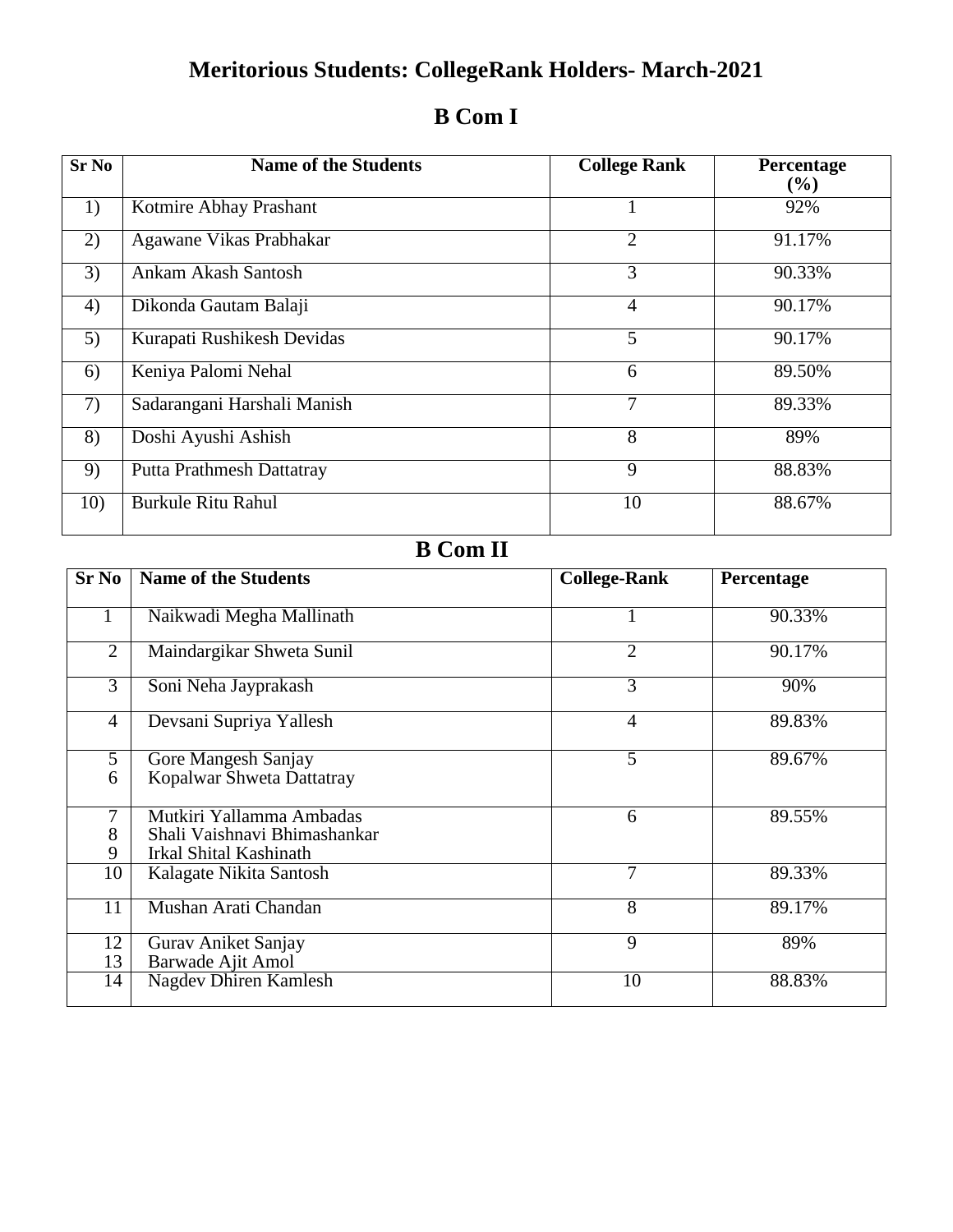## **Meritorious Students: - College Rank Holders –March 2021**

| Sr.No. | <b>Name of the Students</b>   | <b>College</b>        | Percentage |
|--------|-------------------------------|-----------------------|------------|
|        |                               | <b>Rank</b>           |            |
| 1      | Gadagi Pornima Tukaram        |                       | 91.2       |
| 2      | Tawati Apoorva Laxminarayan   | $\mathcal{D}_{\cdot}$ | 91         |
| 3      | Yemekar Ashwini Shridhar      | 3                     | 90.9       |
| 4      | Daulatabad Shraddha Shriniwas | 4                     | 90.5       |
| 5      | <b>Badave Adetee Anand</b>    | 5                     | 90.2       |
| 6      | Vibhute Supriya Anilkumar     | 6                     | 89.2       |
| 7      | Madda Bhuvaneshwari Prashant  |                       | 88.9       |

### **M Com I**

**Coordinator, Dr S K Shah** 

 **Result Analysis Committee Principal** *Principal**Principal*